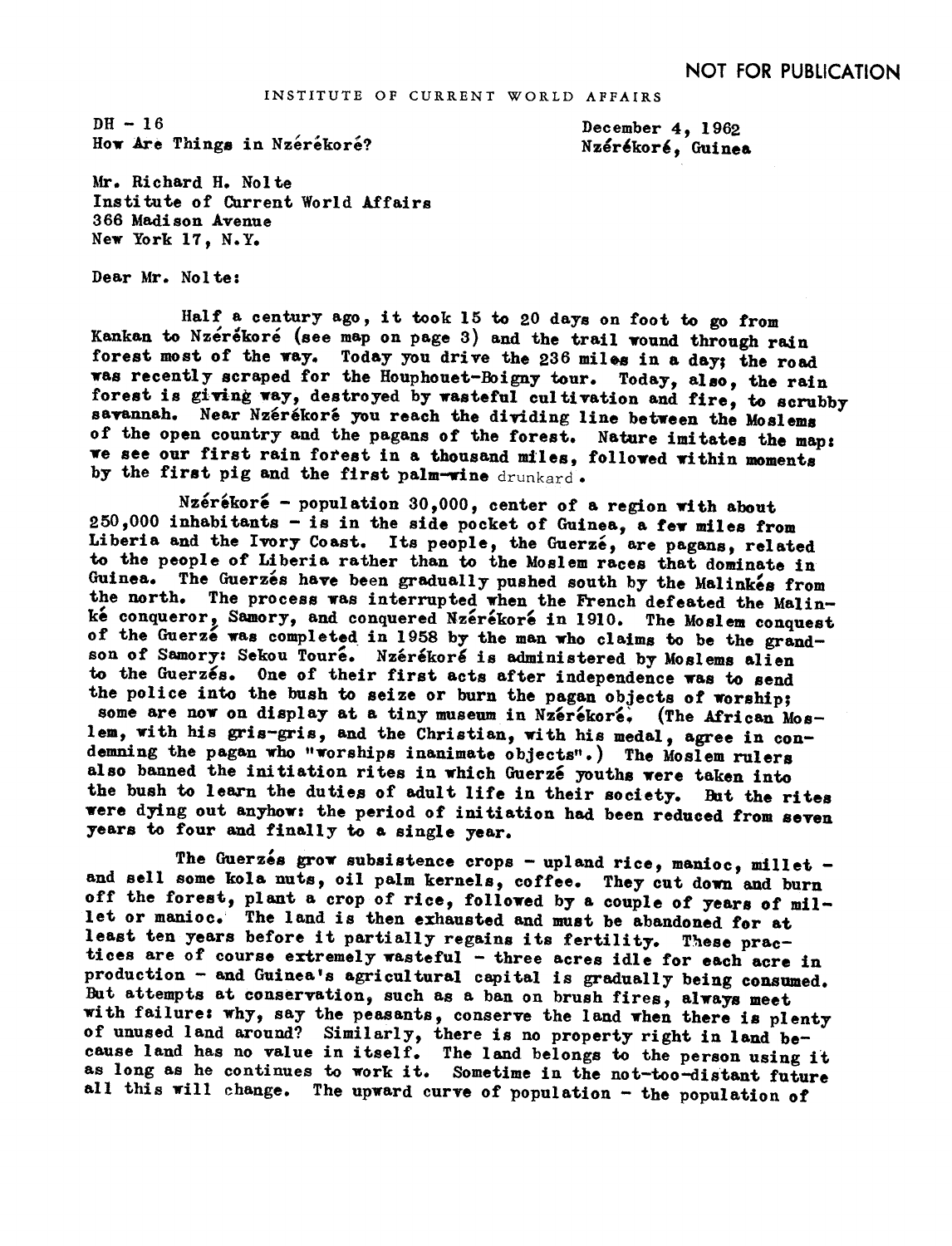Nzérékoré seems to have almost doubled in ten years - will meet the downward curve of productivity. But that time has not yet come.

On our arrival in Nzérékoré, we call on the acting Commandant, the chief administrator of the region. The acting Commandant, Ihrahima Diallo, makes some helpful arrangements for us and graciously offers to take us on a tour of the town. These are the accomplishments that the Commandant showed us  $-$  we made no requests to see anything in particular:

The mansion built for the Commandant. Except for the Commandant's office building, it is the largest building we saw in Nzérékoré.

The presidential villa, on a hill overlooking the town, built for Sekou Touré to occupy when he is here. When he is not here, it is empty. Two six-room guest houses - two bathrooms in each - are provided for the President's guests. Above the villa the Commandant is laying out a park - "for tourists" - with little gravel paths bearing such names as "Boulevard du Peuple" and "Avenue P. Lumumba".

The new hotel that is under construction (see page 3). Nzerekore's existing hotel is pretty awful, but presumably it could be cleaned up. Each of twenty rooms will have a bath; there will be a park in front; behind the hotel will be motel-style cabins "for couples who want privacy'.

Housing for the Garde Republicaine that patrols the borders. "Since September, 1961, we have built 36 units," says the Commandant.

Toward the end of the tour, the Commandant pulls up in front of a building to speak to a pedestrian. "What is that building?" we ask. "The hospital." "Was it built since independence?" "Yes." Apparently the Commandant did not intend, to show it to us. I mention the incident to a Bulgarian doctor who staffs the hospital with another Bulgarian and an Italian. "Perhaps he was ashamed of the hospital  $-$  as he should be." the doctor says. All three doctors are bitter about the local administration. The hospital has no running water and until recently had no electricity, though there is electricity in town. "The hospital is the last of the Commandant's interests," says the Italian doctor.

uestions about the people\*s attitude toward the administration. produce no useful information. "They are happy to see that handsome buildings are being built," says a Greek merchant who has been here 20 years. The local party organization- whose leaders cannot hold government jobs - has been at odds with the administration recently. The issues seem to have been mainly ethnic; the Guerzes have just gained control of the local party.

Nzérékoré's Director of Production, Mori Magassouba, welcomes the opportunity to tell an outsider about his problems and projects. His main obstacle is that the peasants, after centuries of insecurity, have no desire to produce beyond their immediate needs and feel few desires that require savings. Government employes moving out to the villages tend to arouse economic desires: the peasant whose wife leaves him for the new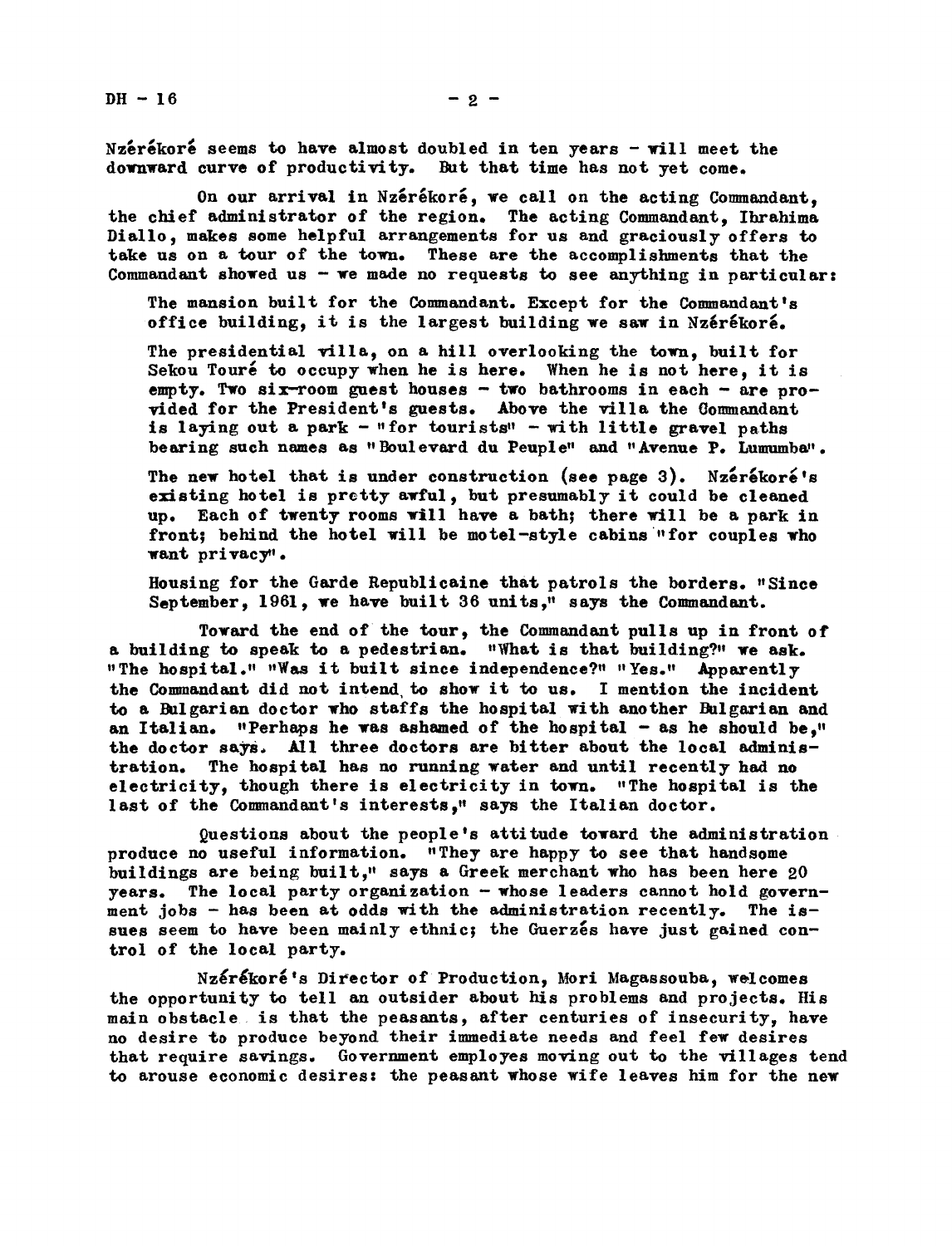school teacher, because the teacher has more money, is motivated to earn some money himself. Traders coming to the remote villages held Traders coming to the remote villages help arouse desires that cause added production. But Magassouba says that production per capita has, if anything, declined since independence; " the economic is lagging behind the political," he says. No new crops. techniques or tools have been introduced, with the exception of the tractors belonging to the state's Centre de Modernization Rurale. (A dozen Russians have been in Nzérékoré for two years building a sawmill. The hangars for the sawmill are down in Conakry, but no one as yet has found a way to get them to Nzérékoré. Meanwhile Nzérékoré buys lumber from a mill operated by the Catholic Mission.) Magassouba has no figures on how much work the state's eight tractors have accomplished, but he says they are under-employed. The tractor is not economically feasible here anyhow, he says, and it is a hazard to the soil - but later he says

that the state plans to sell tractors on credit to the cooperatives that are just beginning to be formed. The recent administrative decentralization may change the region's attitude towards its expensive tractors: Nzérékoré now must pay Conakry \$120,000 over the next five years for its agricultural machinery, out of its local budget. Magassouba already has a project that may win the region's approval because of decentralization. Coffee shipped to Conakry by truck and rail arrives in such poor condition that it must be reprocessed in Conakry, at great loss. Magassouba advocates proper processing in Nzérékoré and shipping out the shorter route through Liberia; the savings, he says, would pay for better quality control and provide more money for the region.

The trade which Magassouda says stimulates desires has been declining here since independence. The price of rice was set last year well below the prices prevailing in the neigh-<br>BRIDGE OF VINES







HOTEL UNDER CONSTRUCTION